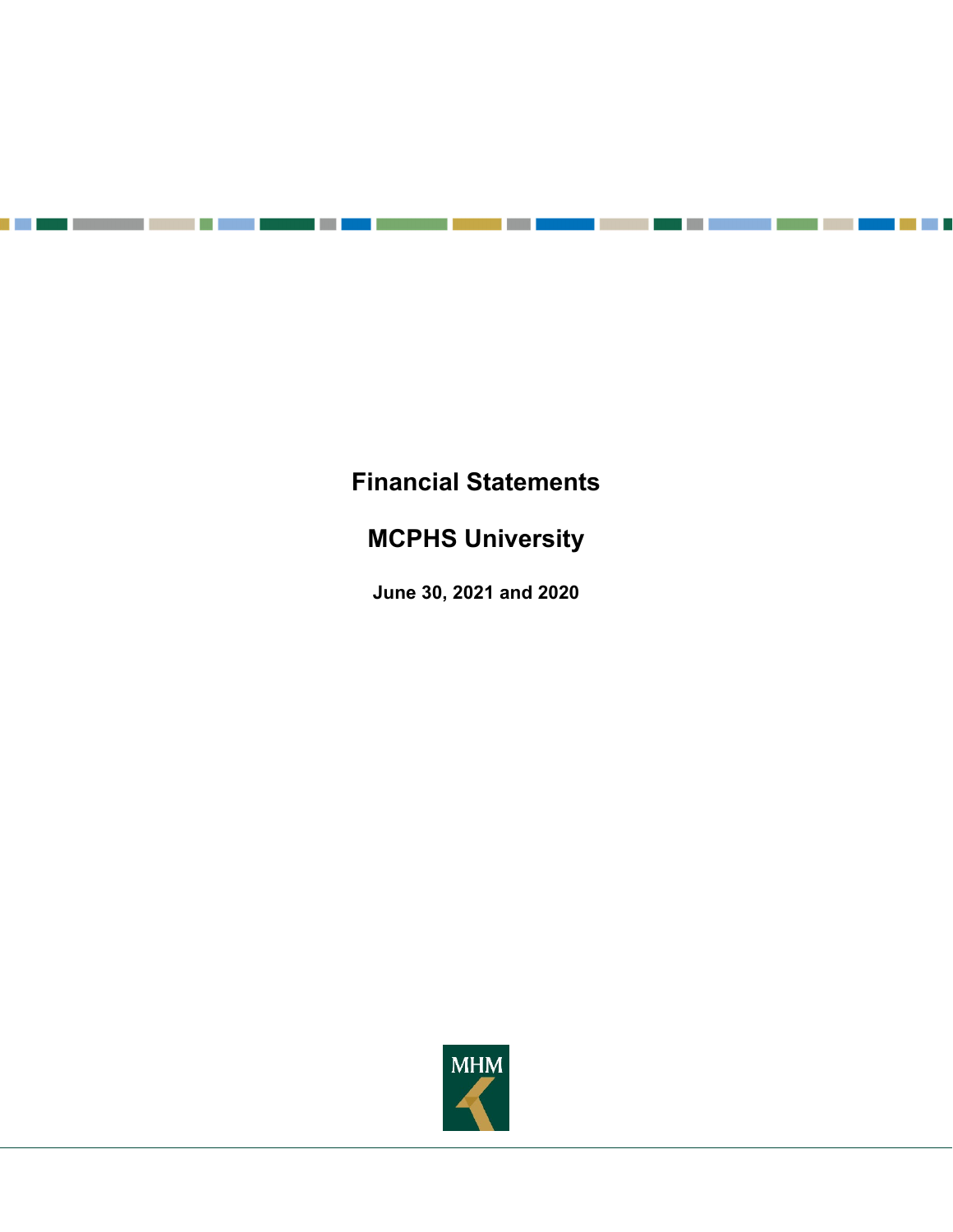# *Financial Statements*

### *Table of Contents*

#### *Financial Statements:*

| Independent Auditors' Report            | $1 - 2$  |
|-----------------------------------------|----------|
| <b>Statements of Financial Position</b> | 3        |
| <b>Statements of Activities</b>         | 4        |
| <b>Statements of Cash Flows</b>         | 5        |
| <b>Notes to Financial Statements</b>    | $6 - 27$ |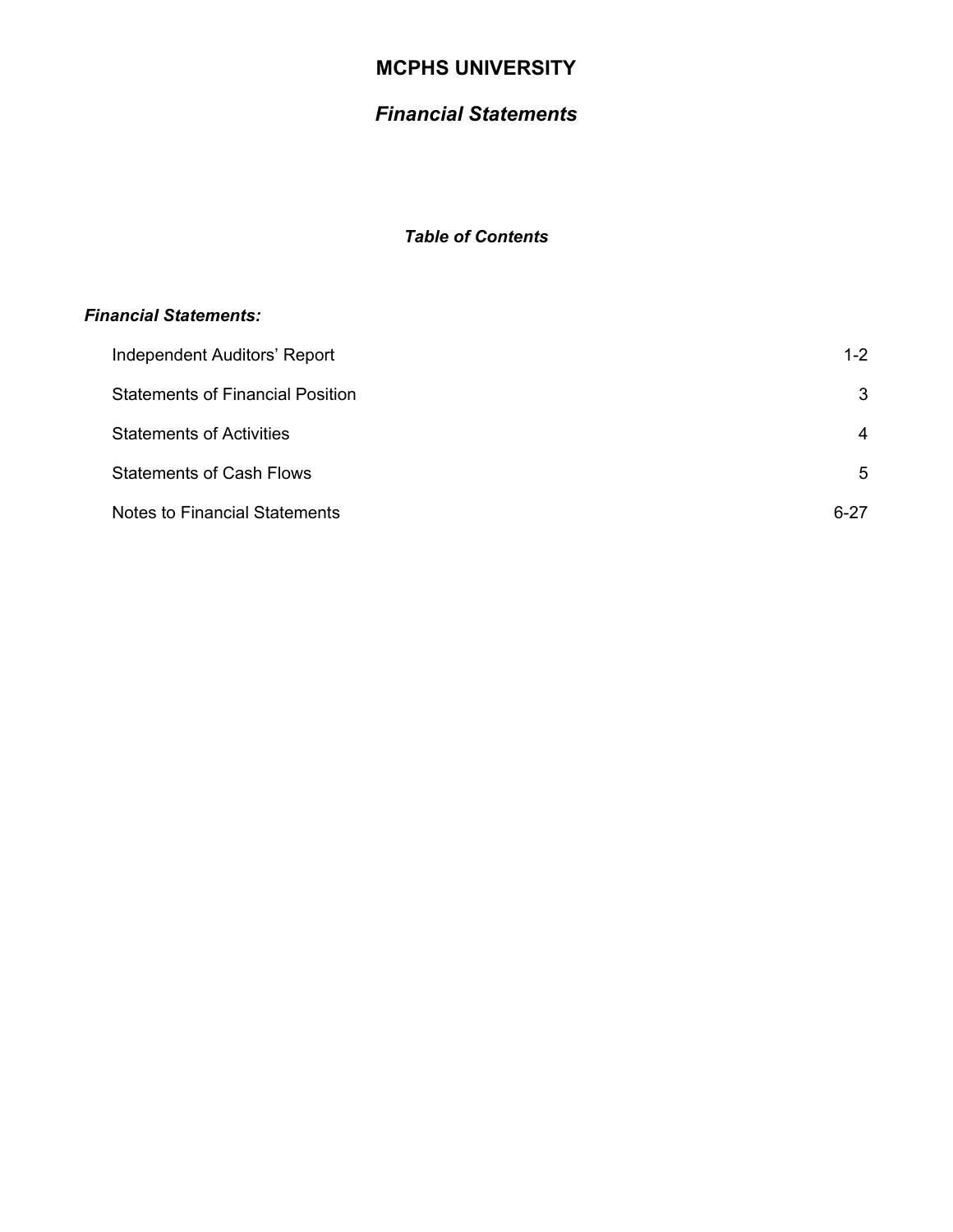

*Independent Auditors' Report* 

The Board of Trustees MCPHS University Boston, Massachusetts

We have audited the accompanying financial statements of MCPHS University (the "University"), which comprise the statements of financial position as of June 30, 2021 and 2020, and the related statements of activities and cash flows for the years then ended, and the related notes to the financial statements.

#### *Management's Responsibility for the Financial Statements*

Management is responsible for the preparation and fair presentation of these financial statements in accordance with accounting principles generally accepted in the United States of America; this includes the design, implementation, and maintenance of internal control relevant to the preparation and fair presentation of financial statements that are free from material misstatement, whether due to fraud or error.

#### *Auditors' Responsibility*

Our responsibility is to express an opinion on these financial statements based on our audits. We conducted our audits in accordance with auditing standards generally accepted in the United States of America. Those standards require that we plan and perform the audit to obtain reasonable assurance about whether the financial statements are free from material misstatement.

An audit involves performing procedures to obtain audit evidence about the amounts and disclosures in the financial statements. The procedures selected depend on the auditors' judgment, including the assessment of the risks of material misstatement of the financial statements, whether due to fraud or error. In making those risk assessments, the auditor considers internal control relevant to the entity's preparation and fair presentation of the financial statements in order to design audit procedures that are appropriate in the circumstances, but not for the purpose of expressing an opinion on the effectiveness of the entity's internal control. Accordingly, we express no such opinion. An audit also includes evaluating the appropriateness of accounting policies used and the reasonableness of significant accounting estimates made by management, as well as evaluating the overall presentation of the financial statements.

We believe that the audit evidence we have obtained is sufficient and appropriate to provide a basis for our audit opinion.

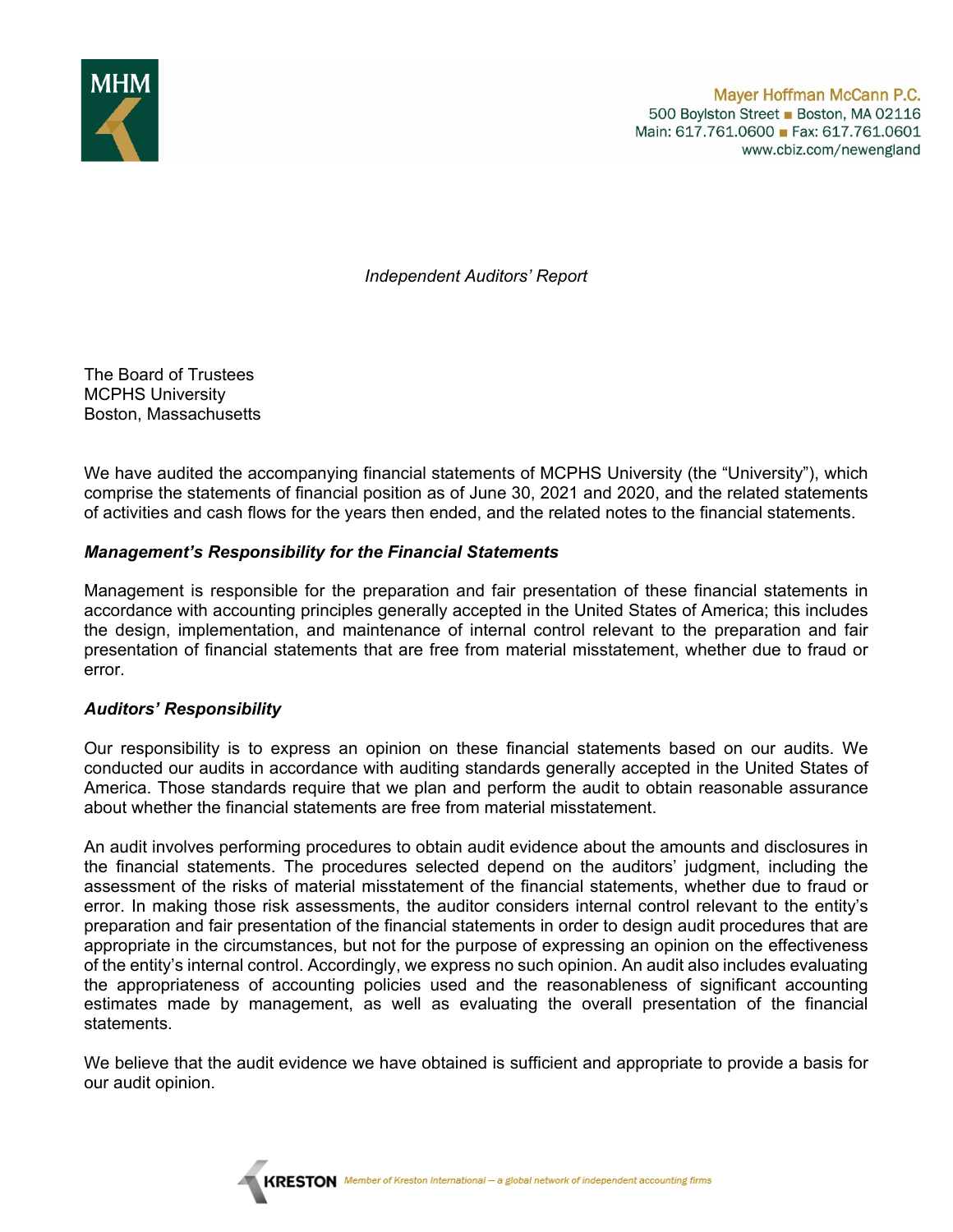

#### *Opinion*

In our opinion, the financial statements referred to above present fairly, in all material respects, the financial position of MCPHS University as of June 30, 2021 and 2020, and the changes in its net assets and its cash flows for the years then ended in accordance with accounting principles generally accepted in the United States of America.

#### *Emphasis of Matter*

As discussed in Note 2 to the financial statements, the University adopted Accounting Standards Update ("ASU") No. 2016-02, *Leases*. Our opinion is not modified with respect to this matter.

Mayır Hayman Mecann P.c.

September 15, 2021 Boston, Massachusetts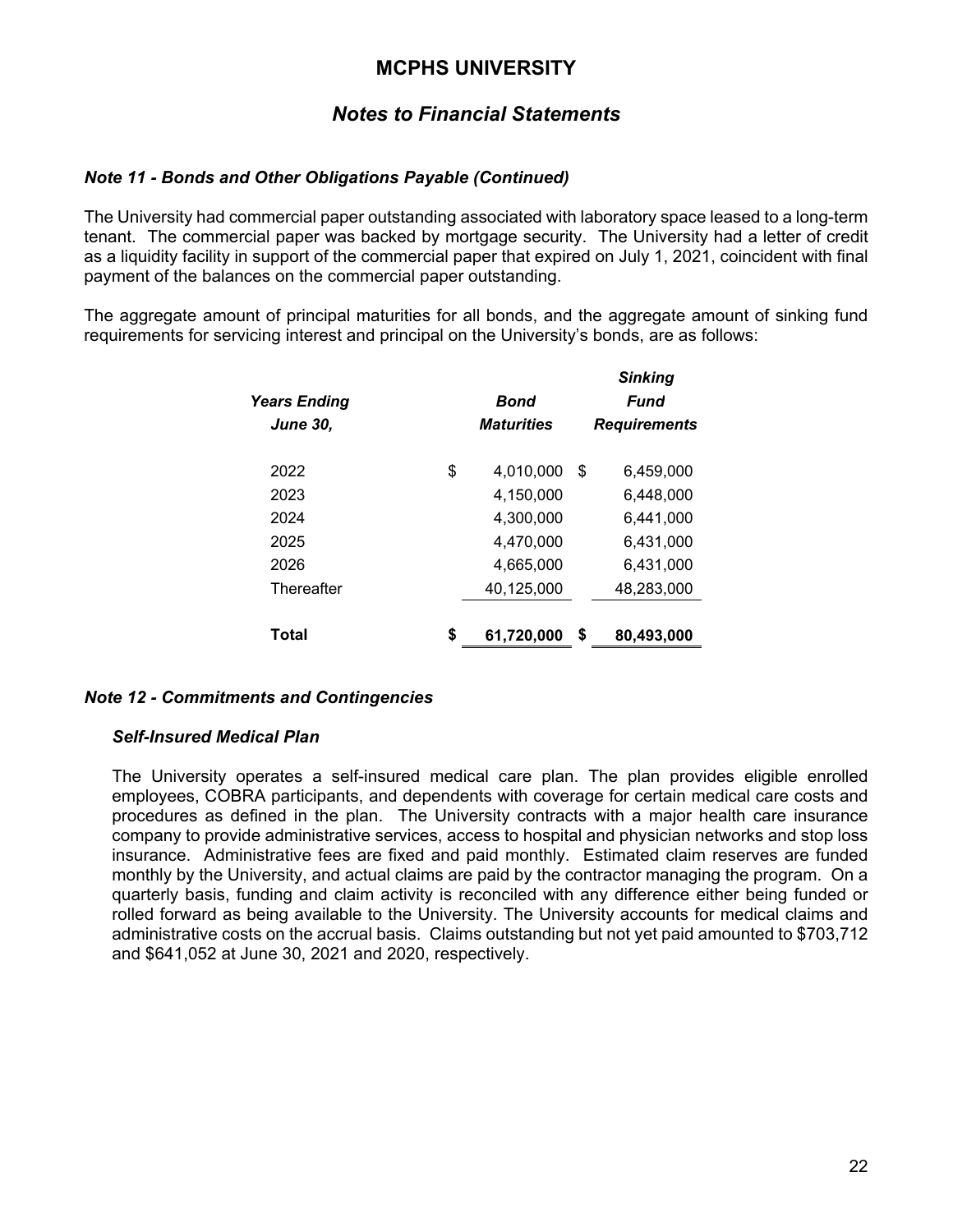### *Notes to Financial Statements*

#### *Note 12 - Commitments and Contingencies (Continued)*

#### *Litigation*

From time to time, the University is subject to various claims in the ordinary course of business. Management believes that none of the current claims of which it has knowledge will result in a material adverse impact on the University.

#### *Lease as Lessor*

The University rents certain research facilities under a long-term operating lease running through September 30, 2026. The lease includes options to extend for two additional five year periods at fair market value.

Future rental payments under the lease are as follows:

| <b>Years Ending</b><br><b>June 30,</b> |                 |
|----------------------------------------|-----------------|
| 2022                                   | \$<br>5,107,200 |
| 2023                                   | 6,962,800       |
| 2024                                   | 7,171,700       |
| 2025                                   | 7,386,900       |
| 2026                                   | 7,608,500       |
| Thereafter                             | 1,916,000       |
| Total                                  | 36,153,100      |

The tenant is obligated for its allocable share of repair, maintenance and operating costs of the facility. The tenant has provided a security deposit which is included in prepaid expenses and other assets in the statements of financial position.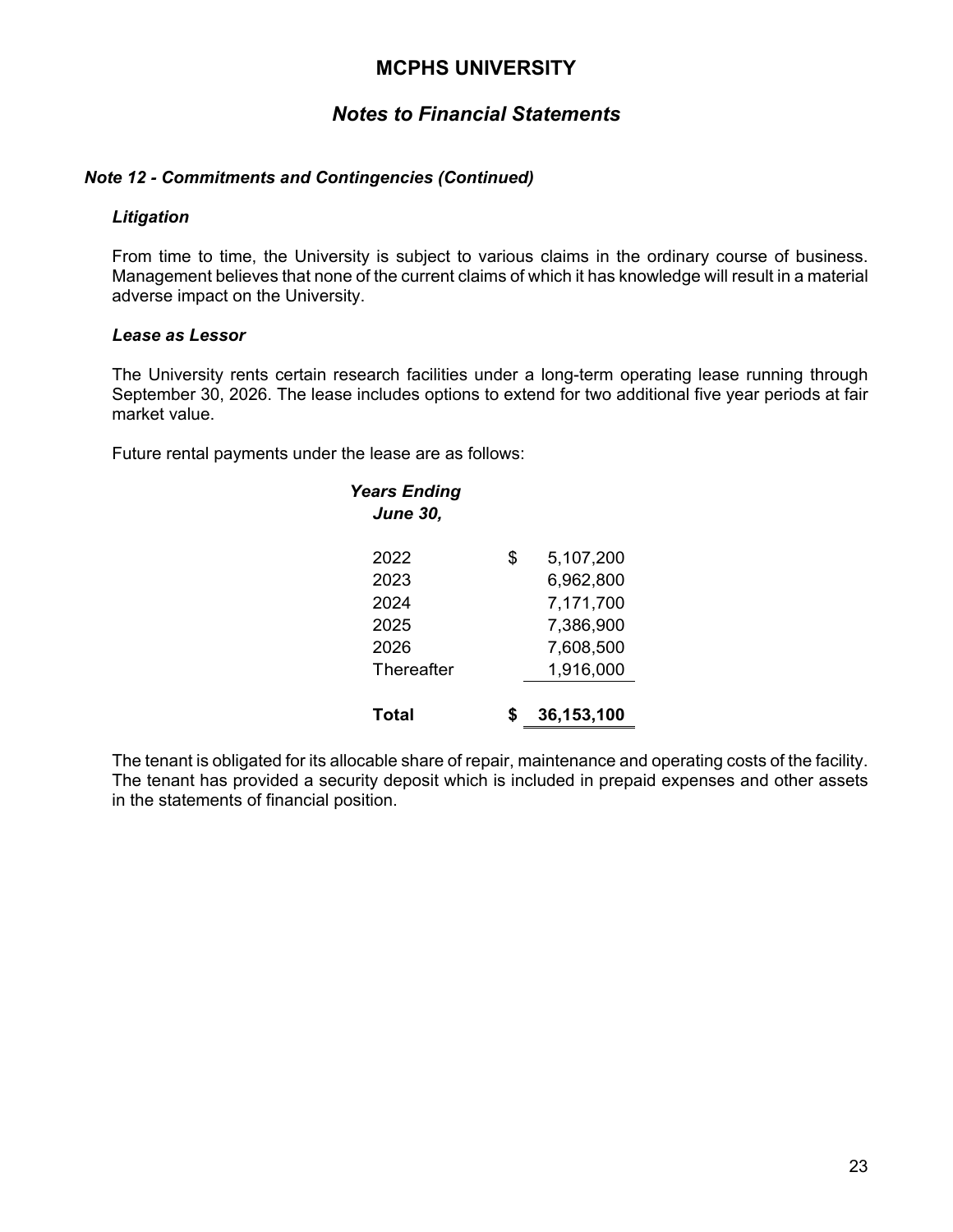# *Notes to Financial Statements*

#### *Note 12 - Commitments and Contingencies (Continued)*

#### *Leases as Lessee*

The University has non-cancelable operating leases for dining, residence hall, academic space and equipment, which expire at various dates through June 30, 2030. Lease expense is recognized on a straight-line basis over the respective lease terms.

Lease expense for the year ended June 30, 2021 is as follows:

| 8,145,588 |
|-----------|
| 8,145,588 |
|           |

#### **Other Information**

| Weighted average remaining lease term - operating leases | 7.9   |
|----------------------------------------------------------|-------|
| Weighted average discount rate - operating leases        | 3.50% |

Minimum annual rental commitments under these agreements are as follows:

| <b>Years Ending</b>                |    |            |
|------------------------------------|----|------------|
| <b>June 30,</b>                    |    |            |
|                                    |    |            |
| 2022                               | \$ | 7,380,600  |
| 2023                               |    | 7,378,500  |
| 2024                               |    | 7,588,300  |
| 2025                               |    | 7,682,900  |
| 2026                               |    | 7,905,600  |
| Thereafter                         |    | 22,919,200 |
|                                    |    | 60,855,100 |
|                                    |    |            |
| Less amounts representing interest |    | 814,500    |
|                                    |    |            |
| Total                              | S  | 60,040,600 |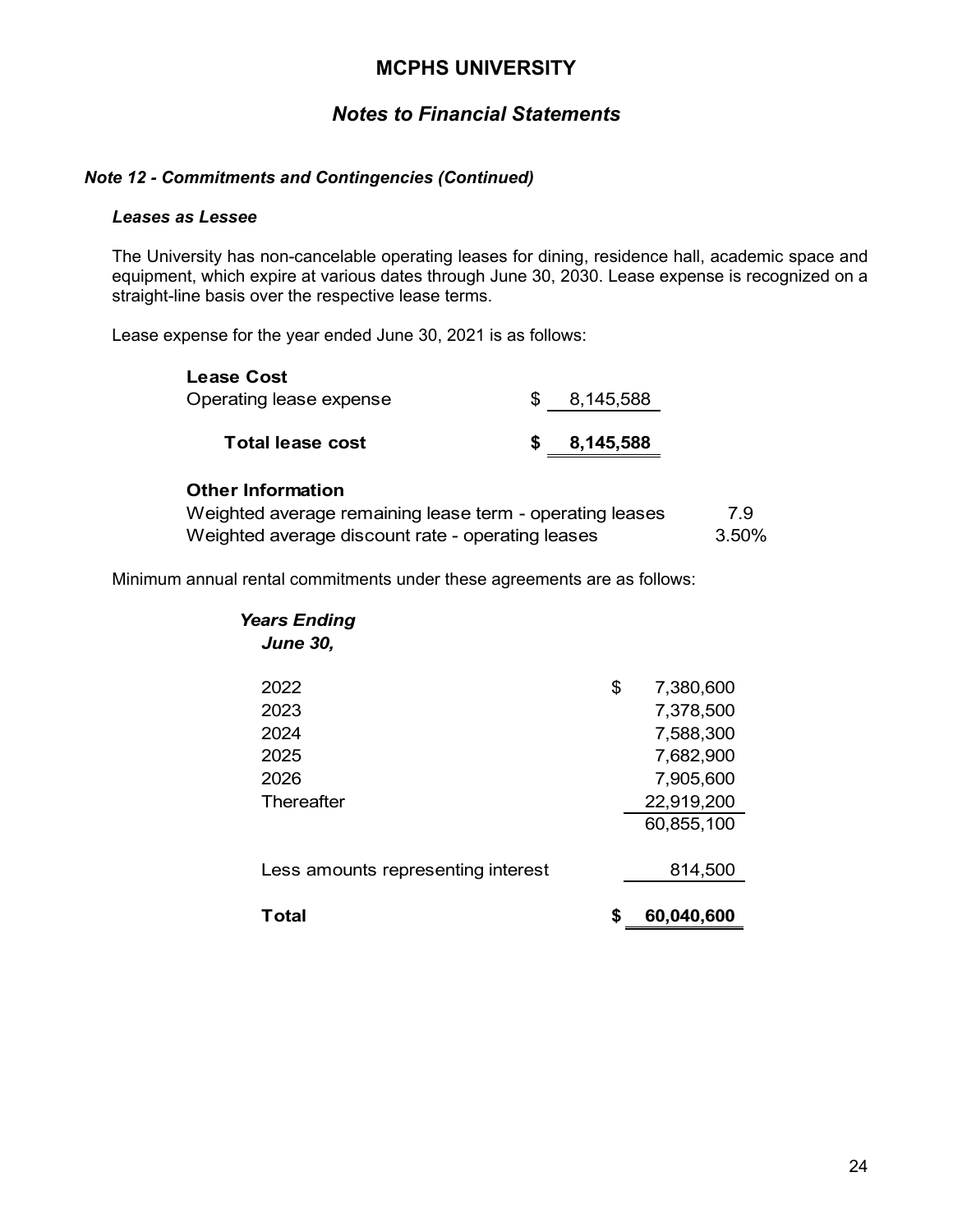### *Notes to Financial Statements*

#### *Note 13 - Supplemental Cash Flows Information*

#### *Non-cash Transactions*

Commercial paper maturing and redeemed under the terms of the lease agreement described in Note 11 amounted to \$3,332,000 and \$3,052,000 for the years ended June 30, 2021 and 2020, respectively.

Lease liabilities arising from obtaining right-of-use assets amounted to \$65,583,511 on July 1, 2020 upon the adoption of ASC 842. The liabilities also include \$1,033,590 of net deferred rent arising from the measurement of lease liabilities.

#### *Cash Paid for Interest and Leases*

Cash paid for interest was \$2,323,495 and \$2,411,129 for the years ended June 30, 2021 and 2020, respectively.

Net amortized bond premium was \$266,657 and \$305,657 for the years ended June 30, 2021 and 2020, respectively.

Cash paid for amounts included in the measurement of lease liabilities for operating leases amounted to \$6,770,829 at June 30, 2021.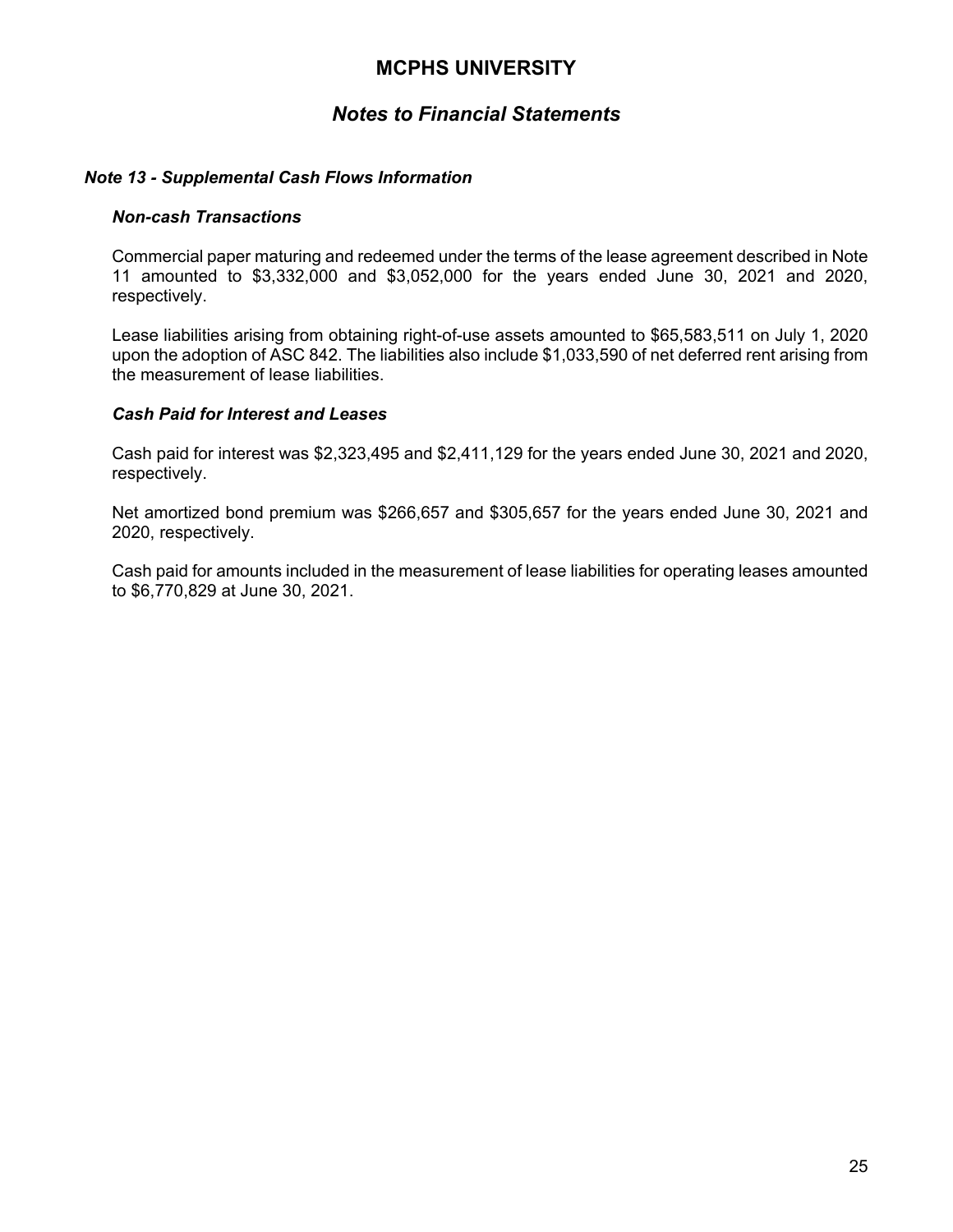# *Notes to Financial Statements*

# *Note 14 - Functional Expenses*

Operating expenses by function were as follows for the years ended June 30:

|                                    |                              |    |                                |     | 2021               |      |            |       |                                     |
|------------------------------------|------------------------------|----|--------------------------------|-----|--------------------|------|------------|-------|-------------------------------------|
|                                    | <b>Institutional Support</b> |    |                                |     |                    |      |            | Total |                                     |
|                                    | Program<br><b>Services</b>   |    | <b>Management</b><br>& General |     | <b>Fundraising</b> |      | Total      |       | <b>Operating</b><br><b>Expenses</b> |
|                                    |                              |    |                                |     |                    |      |            |       |                                     |
| Salaries & wages                   | \$<br>90,565,581             | \$ | 8,303,970 \$                   |     | 52,863 \$          |      | 8,356,833  | \$    | 98,922,414                          |
| Employee benefits                  | 17,723,210                   |    | 1,970,531                      |     | 11,378             |      | 1,981,909  |       | 19,705,119                          |
| Payroll taxes                      | 6,201,268                    |    | 1,465,619                      |     | 3,986              |      | 1,469,605  |       | 7,670,873                           |
| Fees for services                  | 1,534,119                    |    | 658,404                        |     | 61                 |      | 658,465    |       | 2,192,584                           |
| Advertising and promotion          | 1,670,856                    |    | 425                            |     |                    |      | 425        |       | 1,671,281                           |
| Information technology             | 3,561,776                    |    | 78,127                         |     |                    |      | 78,127     |       | 3,639,903                           |
| Occupancy                          | 17,170,380                   |    | 1,302,985                      |     | 2,479              |      | 1,305,464  |       | 18,475,844                          |
| Conferences and travel             | 510,672                      |    | 136,246                        |     | 2,560              |      | 138,806    |       | 649,478                             |
| Interest                           | 1,915,493                    |    | 344,994                        |     | 2,182              |      | 347,176    |       | 2,262,669                           |
| Depreciation charged to operations | 10,100,968                   |    | 1,797,093                      |     | 11,440             |      | 1,808,533  |       | 11,909,501                          |
| Insurance                          | 203                          |    | 973,552                        |     |                    |      | 973,552    |       | 973,755                             |
| Clinical stipends                  | 5,015,408                    |    |                                |     |                    |      |            |       | 5,015,408                           |
| Student meal plans                 | 729,993                      |    |                                |     |                    |      |            |       | 729,993                             |
| Bank and credit card fees          |                              |    | 585,870                        |     |                    |      | 585,870    |       | 585,870                             |
| Classroom and office supplies      | 1,883,246                    |    | 52,004                         |     |                    |      | 52,004     |       | 1,935,250                           |
| Other expenses                     | 3,145,548                    |    | 3,259,104                      |     | 2,848              |      | 3,261,952  |       | 6,407,500                           |
| <b>Total functional expenses</b>   | \$<br>161,728,721            | \$ | 20,928,924                     | - 5 | 89,797             | - \$ | 21,018,721 | S     | 182,747,442                         |

|                                    |                              |    |                                |    | 2020               |      |              |    |                                     |
|------------------------------------|------------------------------|----|--------------------------------|----|--------------------|------|--------------|----|-------------------------------------|
|                                    | <b>Institutional Support</b> |    |                                |    |                    |      |              |    | <b>Total</b>                        |
|                                    | Program<br><b>Services</b>   |    | <b>Management</b><br>& General |    | <b>Fundraising</b> |      | <b>Total</b> |    | <b>Operating</b><br><b>Expenses</b> |
| Salaries & wages                   | \$<br>86,178,111             | \$ | 13,016,817                     | \$ | 465,222 \$         |      | 13,482,039   | \$ | 99,660,150                          |
| Employee benefits                  | 16,723,638                   |    | 1,861,490                      |    | 96,452             |      | 1,957,942    |    | 18,681,580                          |
| Payroll taxes                      | 5,873,277                    |    | 873,000                        |    | 36,839             |      | 909,839      |    | 6,783,116                           |
| Fees for services                  | 1,334,200                    |    | 1,125,458                      |    | 67,670             |      | 1,193,128    |    | 2,527,328                           |
| Advertising and promotion          | 1,391,725                    |    | 1,550                          |    |                    |      | 1,550        |    | 1,393,275                           |
| Information technology             | 3,081,467                    |    | 103,421                        |    | 600                |      | 104,021      |    | 3,185,488                           |
| Occupancy                          | 17,278,777                   |    | 1,288,774                      |    | 21,112             |      | 1,309,886    |    | 18,588,663                          |
| Conferences and travel             | 2,896,574                    |    | 412,162                        |    | 31,453             |      | 443,615      |    | 3,340,189                           |
| Interest                           | 1,990,666                    |    | 340,681                        |    | 18,361             |      | 359,042      |    | 2,349,708                           |
| Depreciation charged to operations | 10,286,934                   |    | 1,758,229                      |    | 95,376             |      | 1,853,605    |    | 12,140,539                          |
| Insurance                          | 429                          |    | 898,531                        |    |                    |      | 898,531      |    | 898,960                             |
| Clinical stipends                  | 4,602,102                    |    |                                |    |                    |      |              |    | 4,602,102                           |
| Student meal plans                 | 1,340,482                    |    |                                |    |                    |      |              |    | 1,340,482                           |
| Bank and credit card fees          | 1,752                        |    | 524,142                        |    |                    |      | 524,142      |    | 525,894                             |
| Classroom and office supplies      | 1,651,418                    |    | 42,019                         |    | 28,281             |      | 70,300       |    | 1,721,718                           |
| Other expenses                     | 3,099,097                    |    | 2,658,870                      |    | 75,170             |      | 2,734,040    |    | 5,833,137                           |
| <b>Total functional expenses</b>   | 157,730,649                  | S  | 24,905,144                     | 5  | 936,536            | - \$ | 25,841,680   | S  | 183,572,329                         |